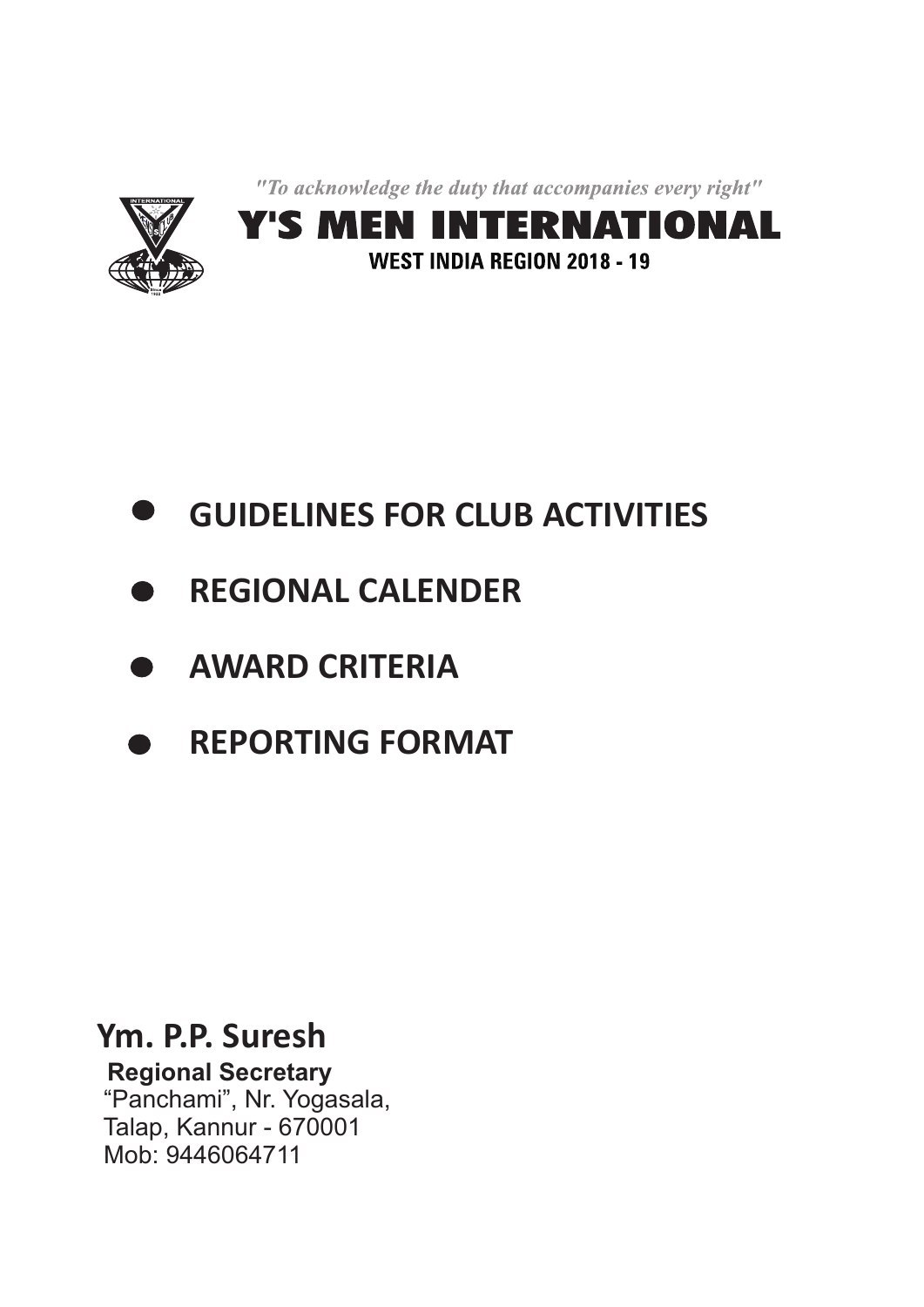## **GUIDELINE FOR CLUB ACTIVITIES**

- 1) Conduct Board Meetings & General Body Meetings regularly every month.
- 2) Monthly Reports should be send to RD,RDE,RS,DG & DGE & LRD before 10th of succeeding month
- 3) Celebration of the Events:
	- (a) Independence Day
	- (b) Onam
	- (c) Id-ul-Fither
	- (d) Farmer's Day 17th August
	- (e) Teachers Day 5th September
	- (f ) World Literacy Day 8th September
	- (g) Gandhi Jayanthi
	- (h) Diwali
	- (i) Founder's Day
	- (j) Children's Day as Y's Lings Day
	- (k) Y's Menette's Day
	- (l) Chirstmas
	- (m) New year
	- (n) Republic Day
	- (o) World Cancer day 4th February
	- (p) World Women's Day 8th March
	- (q) World Health Day 7th April
- 4) Up-date the club Records, and send a copy to the Regional Historian Ym Dr. C.M. Dinesh (Past RD)
- 5) Prompt Participation in Area, Regional, Zonal and District Programmes/ Events with Maximum Members .
- 6) Respond promptly to communications from Area, Region and District.

#### **JULY 2018**

- 1) Installation of New Club Office Bearers to be completed before 31st July 2018
- 2) Formation of club Sub-Committees to be completed before 31st July 2018 and the same to be reported to the Reporting Officers along with July Report.
- 3) Plan for all Major & Minor Service Projects, Fund Raising Programmes, Chalkout complete programme for club activities including establishment of Brother club relationship
- 4) Installation to be completed by all clubs.

#### **AUGUST 2018**

- **1) First Semester Roster and Budget of the club 2018-2019 to reach the Reporting Officers before 10th August 2018**
- 2) Regional level club Officers Training 4 th &5 th August
- 3) Ist District Counsil of District I,III,V & VII to be held on Sunday 12 th August.
- 4) Ist District Counsil of District II,IV & VI to be held on Sunday 19 th August.
- 5) Plan for sponsoring New Y's Men's clubs and steps to be initiated to revive any sick club.
- **6) First semester International, Area and Regional dues to reach Regional Treasurer and District Dues to District Treasurer before 20 th August 2018**

#### **SEPTEMBER 2018**

- 1) 1st Regional council meeting on 16.09.2018
- 2) Audited accounts 2018-19 and Budget for 2018-19 to be submitted to Regional Treasurer and Club Goals to Reporting Officers before 10th September
- 3) Selection of youth for Regional Youth Camp and report to RD before 16 th September 2018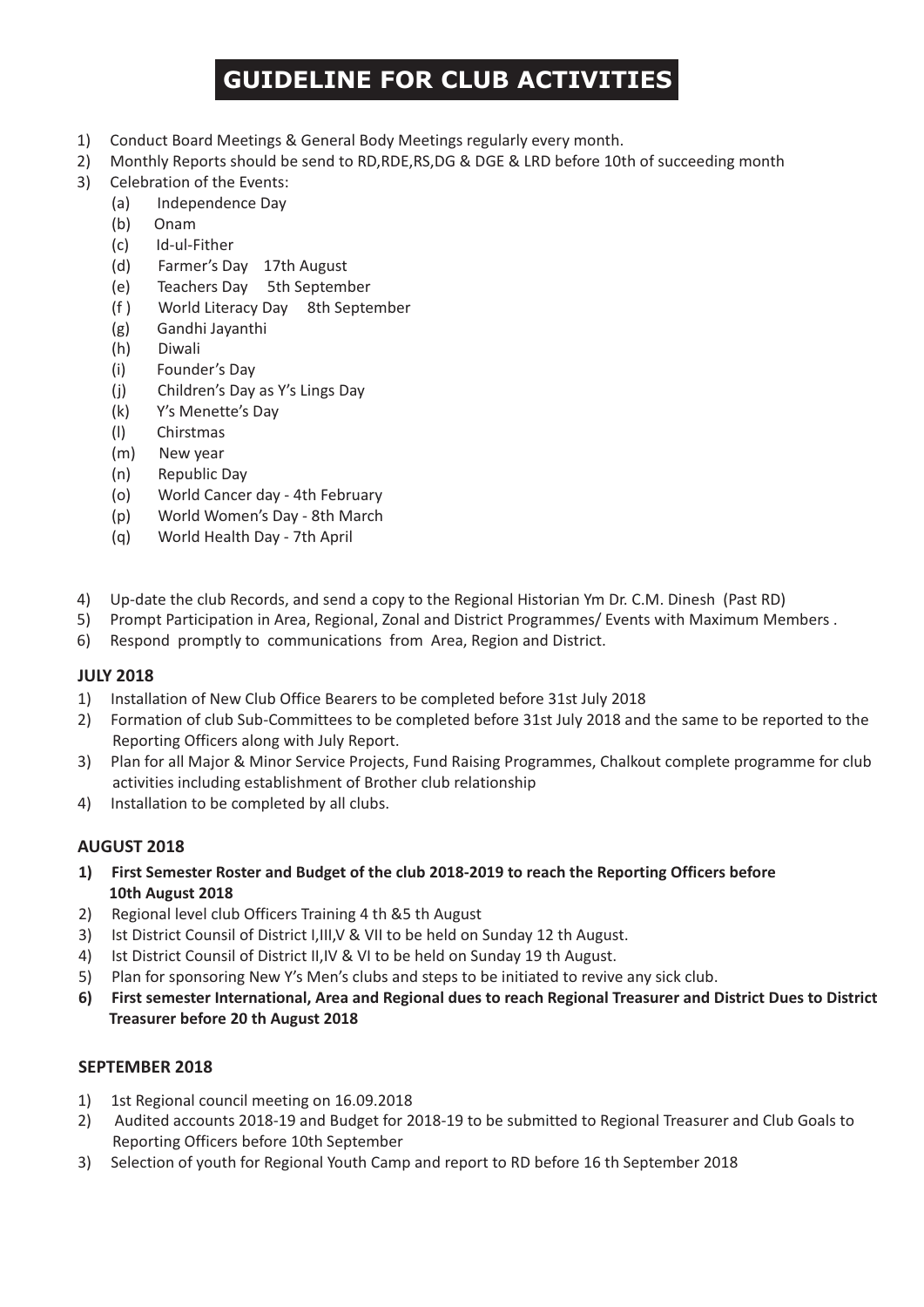#### **OCTOBER 2018**

- 1) Ist issue of news letter to reach the reporting Officers along with September report before 10th October
- 2) Regional Youth Camp 6th & 7th October.
- 3) Appoint nomination Committee for selection of Club Officers. for 2019-20
- 4) IInd District Council Dist I, III, V & VII on 21 st October.
- 5) IIIrd District Counsil Dist II,IV & VI on 28 th October.

#### **NOVEMBER 2018**

- 1) IInd Regional Council meeting on 11 th November.
- 2 Zonal Meet Zonal- I on 28th November.
- 3) District Council to recommend to RD about default Club if any required to d-chartered before 5th November.
- 4) Area Council meeting on 18th November.

#### **DECEMBER 2018**

- 1) Zonal Meet Zonal II on 2nd December.
- 2) Founder's Day 8th December.
- 3) Mid Year meeting of RD'S, LRD's &DG's at Bangalore 16 th December.
- 4) Area Youth Camp at Bangalore on 28th 30th December.
- 5) Execute major service projects & also the work for sponsoring new club & reviving sick club if any.

#### **JANUARY 2019**

- 1) Regional Family Fest on 20th January.
- 2) Last date to send Charter application of new clubs to IHQ is 15th January.
- 3) Election of new club office bearers before 31st January 2019 and their Name, Address, Phone, Mobile & Email id to be reported to the Reporting Officers along with January Report. Photograph (one copy to RDE).
- 4) Club level New Member Orientation by LRD's in New Clubs.
- 5) Last date for electing new office bearers 31st January
- 6) Second Semester Roster to reach designated officers before 31 st January.

#### **FEBRUARY 2019**

- 1) RDE & DGE training on 1st, 2nd,& 3rd February.
- 2) 2nd semester Rosters Dues, Convention charges and remittance of TDF, ASF, BHF & endowment fund to reach the Regional Treasures & District Due to District Treasure before 20th February.
- 3) 3rd District council meeting- District I, III, V & VII on 10 th February.
- 4) 3rd District Council meeting- District II, IV & VI on 17th February.
- 5) Second Semester Due last date 20-02-2019.

#### **MARCH 2019**

- 1) IIIrd Regional Council meeting on 10th March.
- 2) Nominations to the Regional post to reach RD before 31st March.
- 3) Any proposal for Constitutional Amendments to reach RD before 31st March.
- 4) 3rd. Area Council Meeting on 17th March.

#### **APRIL 2019**

- 1) Finalise Host/ Venue/ Date/ Registration charges for the ensuing Regional convention.
- 2) Complete all Service Projects, before 30th April 2019

#### **MAY 2019**

- 1) Publishing Valid Nomination List/Withdrawal/Final list.
- 2) District Conference to be conducted in May 2019 by the respective DG's and report to the RD the Name and Address of the DG Elects before 31-05-2019.
- 3) Annual report from clubs to reach Reporting Officers before 10th May.
- 4) Last date for sending the names of Official Delegates to the Regional Convention 31st May.

#### **JUNE 2019**

1) Regional Convention to be conducted on 15th & 16th June 2019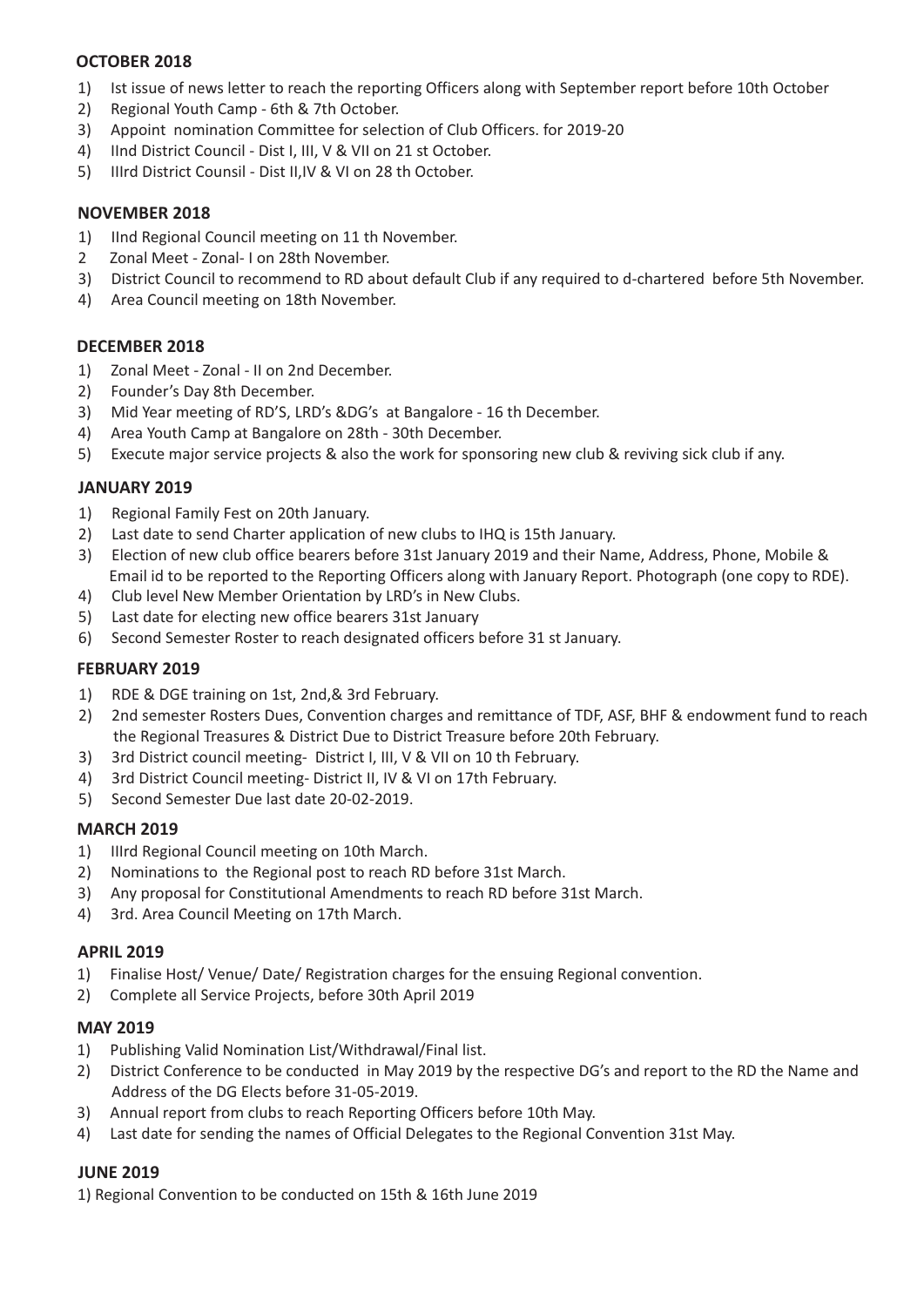Y'S MEN INTERNATIONAL - WEST INDIA REGION 2018-2019 **Y'S MEN INTERNATIONAL - WEST INDIA REGION 2018-2019**

AWARD CRITERIA For Y'S MEN'S CLUBS<br>(Period: Ist July 2018 to 30th April 2019) **AWARD CRITERIA For Y'S MEN'S CLUBS**

(Period : Ist July 2018 to 30th April 2019)

| 2<br>S<br>$\overline{S}$ . | Criteria                                                                                                                                    | Points<br>Max. | July Aug. |          | Sep. Oct. Nov. |          |          | Dec.     | Jan.     |          | Feb. Mar. | Apr.     | Month<br>Any   |
|----------------------------|---------------------------------------------------------------------------------------------------------------------------------------------|----------------|-----------|----------|----------------|----------|----------|----------|----------|----------|-----------|----------|----------------|
|                            | ore 31.07.18 &<br>For Installation Office Bearers for 2018-19 bef<br>reporting before 10.08.18                                              | 25             | $\times$  | 25       | $\times$       | $\times$ | $\times$ | $\times$ | $\times$ | $\times$ | $\times$  | $\times$ | $\times$       |
| $\sim$                     | $\widehat{=}$<br>For Holding Board Meeting every month (25x                                                                                 | 250            | 25        | 25       | 25             | 25       | 25       | 25       | 25       | 25       | 25        | 25       | I.             |
| က                          | For Holding General Body Meeting every month (50x10)                                                                                        | 500            | 50        | 50       | 50             | 50       | 50       | 50       | 50       | 50       | 50        | 50       | $\blacksquare$ |
| 4                          | to RT<br>For Submitting Audited Accounts for 2017-18<br>before 10.09.18                                                                     | 50             | $\times$  | 50       | $\times$       | $\times$ | $\times$ | $\times$ | $\times$ | $\times$ | $\times$  | $\times$ | $\mathbf I$    |
| 5                          | 9 to RD &DG<br>For Submitting Club Goal & Budget for 2018-1<br>before 10.09.18                                                              | 50             | $\times$  | 50       | $\times$       | $\times$ | $\times$ | $\times$ | $\times$ | $\times$ | $\times$  | $\times$ | $\mathbf{I}$   |
| ဇ                          | For Sending Monthly Report to Designated Officers<br>before 10th of the following month                                                     | 1000           | 100       | 100      | 001            | 100      | 100      | 100      | 100      | 100      | 100       | 100      | $\mathbf I$    |
| $\overline{\phantom{0}}$   | For Celebrating Founders Day (8th December)                                                                                                 | 50             | $\times$  | $\times$ | $\times$       | $\times$ | $\times$ | 50       | $\times$ | $\times$ | $\times$  | $\times$ | $\mathbf{I}$   |
| $\infty$                   | For Celebrating Independance Day, Gandhi Jayanthi &<br>Republic Day                                                                         | 300            | $\times$  | 100      | $\times$       | 100      | $\times$ | $\times$ | 100      | $\times$ | $\times$  | $\times$ | f,             |
| တ                          | For Celebrating Charter Night (On Charter Month -only once)                                                                                 | 100            |           |          |                |          |          |          |          |          |           |          | 100            |
| $\frac{0}{1}$              | For Celebrating Onam, X'mas, New year & Diwali                                                                                              | 800            | $\times$  | $\times$ | 200            | $\times$ | 200      | 200      | 200      | $\times$ | $\times$  | $\times$ |                |
| $\overline{1}$             | For Maintaing Club Records (Membership, Attendnce Register,<br>Minutes Book etc. to be reported after DG visit & Certified by DG) only once | 200            |           |          |                |          |          |          |          |          |           |          | 200            |
| $\overline{c}$             | $31.01.19$ &<br>For Electing Office Bearers for 2019-20 before<br>reporting before 10.02.19                                                 | 500            | $\times$  | $\times$ | $\times$       | $\times$ | $\times$ | $\times$ | 500      | $\times$ | $\times$  | $\times$ | $\mathbf{I}$   |
| $\frac{3}{2}$              | For sending Ballot paper for International Election & Constitution<br>Amendment if any to HQ (only once)                                    | 200            |           |          |                |          |          |          |          |          |           |          | 200            |
| $\overline{4}$             | For Conducting club Picnic with more than 75% of member (only once)                                                                         | 200            |           |          |                |          |          |          |          |          |           |          | 200            |
| 15                         | For publishing news letter (100 pts for each)copy to be submitted                                                                           | 400            |           |          |                |          |          |          |          |          |           |          | 400            |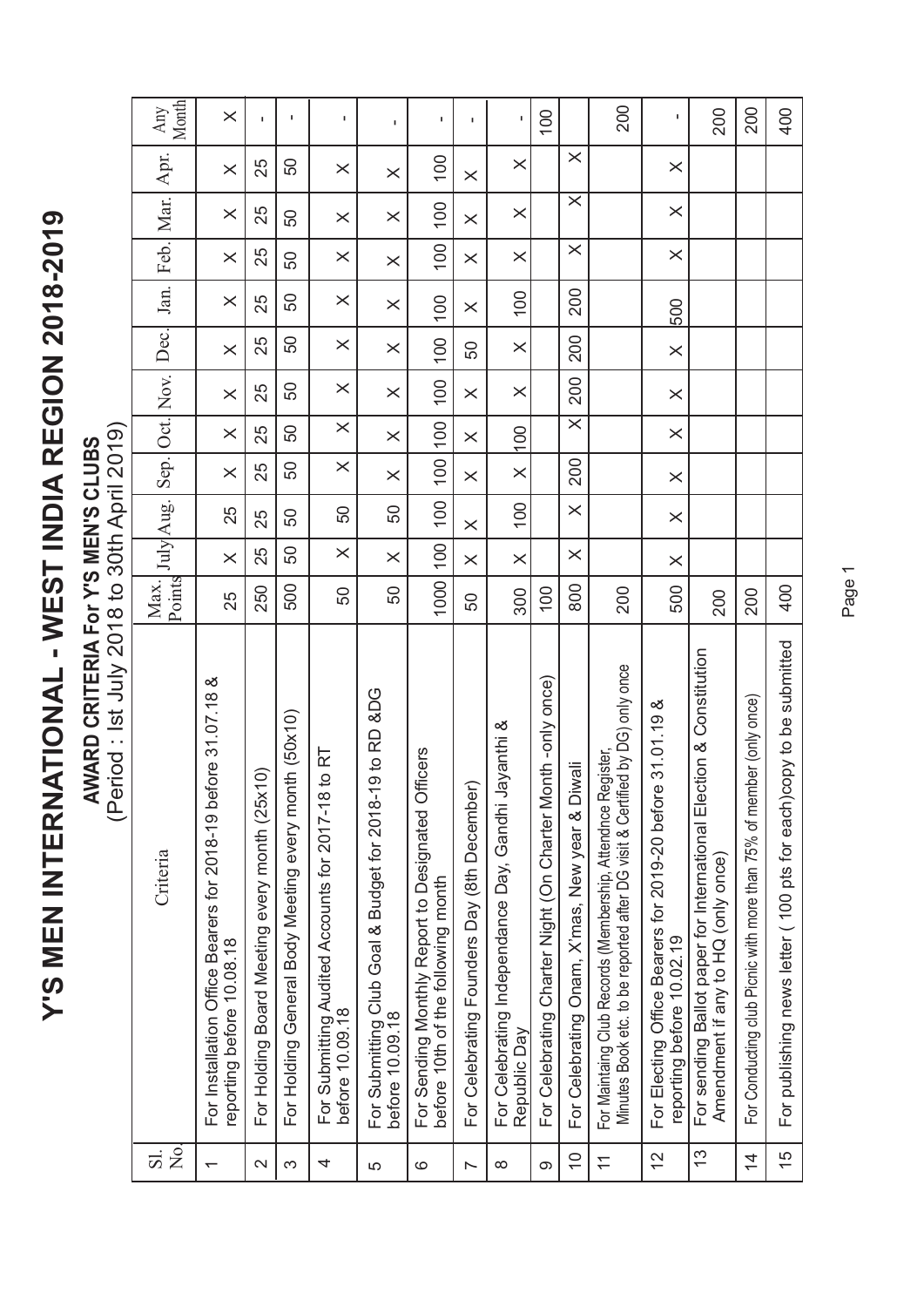| $\vec{a}$ $\vec{a}$ | Criteria                                                                                                                  |      |          | July Aug. Sep. |          | Oct.     | Nov.     | Dec.     | Jan.     | Feb. Mar. Apr. |          |          | Month<br>Any |
|---------------------|---------------------------------------------------------------------------------------------------------------------------|------|----------|----------------|----------|----------|----------|----------|----------|----------------|----------|----------|--------------|
| $\Box$              | ROSTER / DUES PAYMENT                                                                                                     |      |          |                |          |          |          |          |          |                |          |          |              |
| 32.                 | For submitting Ist Half Yearly Roster to Reporting Officers<br>before 10-08-2018                                          | 200  | $\times$ | 200            | $\times$ | $\times$ | $\times$ | $\times$ | $\times$ | $\times$       | $\times$ | $\times$ |              |
| 33.                 | For submitting Ist Semester dues to RT<br>before 20-08-2018                                                               | 500  | $\times$ | 500            | $\times$ | $\times$ | $\times$ | $\times$ | $\times$ | $\times$       | $\times$ | $\times$ |              |
| 34.                 | Officers<br>For submitting 2nd Half Yearly Roster to Reporting<br>before 31-1-2019-                                       | 200  | $\times$ | $\times$       | $\times$ | $\times$ | $\times$ | $\times$ | 200      | $\times$       | $\times$ | $\times$ |              |
| 35.                 | For Remitting 2nd Semester dues to RT before 20-02-2019                                                                   | 500  | $\times$ | $\times$       | $\times$ | $\times$ | $\times$ | $\times$ | 500      | $\times$       | $\times$ | $\times$ |              |
| 36.                 | Bonus points for remitting the above dues on or before<br>13-08-18 and 13-02-19 (100x2)                                   | 200  | $\times$ | 100            | $\times$ | $\times$ | $\times$ | $\times$ | 100      | $\times$       | $\times$ | $\times$ |              |
| 37.                 | For contribution towards Regional Corpus Fund 100 pts for<br>each Rs. 1000/- received on or before 30-04-2019             | 1000 |          |                |          |          |          |          |          |                |          |          |              |
|                     |                                                                                                                           |      |          |                |          |          |          |          |          |                |          |          |              |
| Щ                   | INTERNATIONAL PROJECTS                                                                                                    |      |          |                |          |          |          |          |          |                |          |          |              |
| 38.                 | For special contribution to BHF Rs. 1000/- before 30-04-2019 (200x5)                                                      | 1000 |          |                |          |          |          |          |          |                |          |          |              |
| 39.                 | For special contribution of Rs. 1000 to ASF before 30-04-2019(200x5)                                                      | 1000 |          |                |          |          |          |          |          |                |          |          |              |
| 40.                 | For special contribution of Rs. 1000 to TOF before<br>30-04-2019 (300x10)                                                 | 3000 |          |                |          |          |          |          |          |                |          |          |              |
| $\frac{1}{4}$       | For contribution to PWAF (300x5)                                                                                          | 1500 |          |                |          |          |          |          |          |                |          |          |              |
| $\overline{4}$      | For contribution to DPWAF (600x5)                                                                                         | 3000 |          |                |          |          |          |          |          |                |          |          |              |
| 43.                 | For enrolling Honor Roll Member (1000x2)                                                                                  | 2000 |          |                |          |          |          |          |          |                |          |          |              |
| $\overline{4}$ .    | For establishing new IBC link up or maintaining existing IBC<br>relationship with clubs in other Regions/contries (200x5) | 1000 |          |                |          |          |          |          |          |                |          |          |              |
| 45.                 | For Sponsoring mosquito net - RBM Project 100 / Net (100 x 20)                                                            | 2000 |          |                |          |          |          |          |          |                |          |          |              |
| щ                   | DISTRICT / ZONAL / REGIONAL ACTIVITIES                                                                                    |      |          |                |          |          |          |          |          |                |          |          |              |
| 46.                 | For participation in District Council Meeting : President / Secretary /<br>Treasurer (50 Points x 3x3 Meetings x ) 150x3  | 450  |          |                |          |          |          |          |          |                |          |          |              |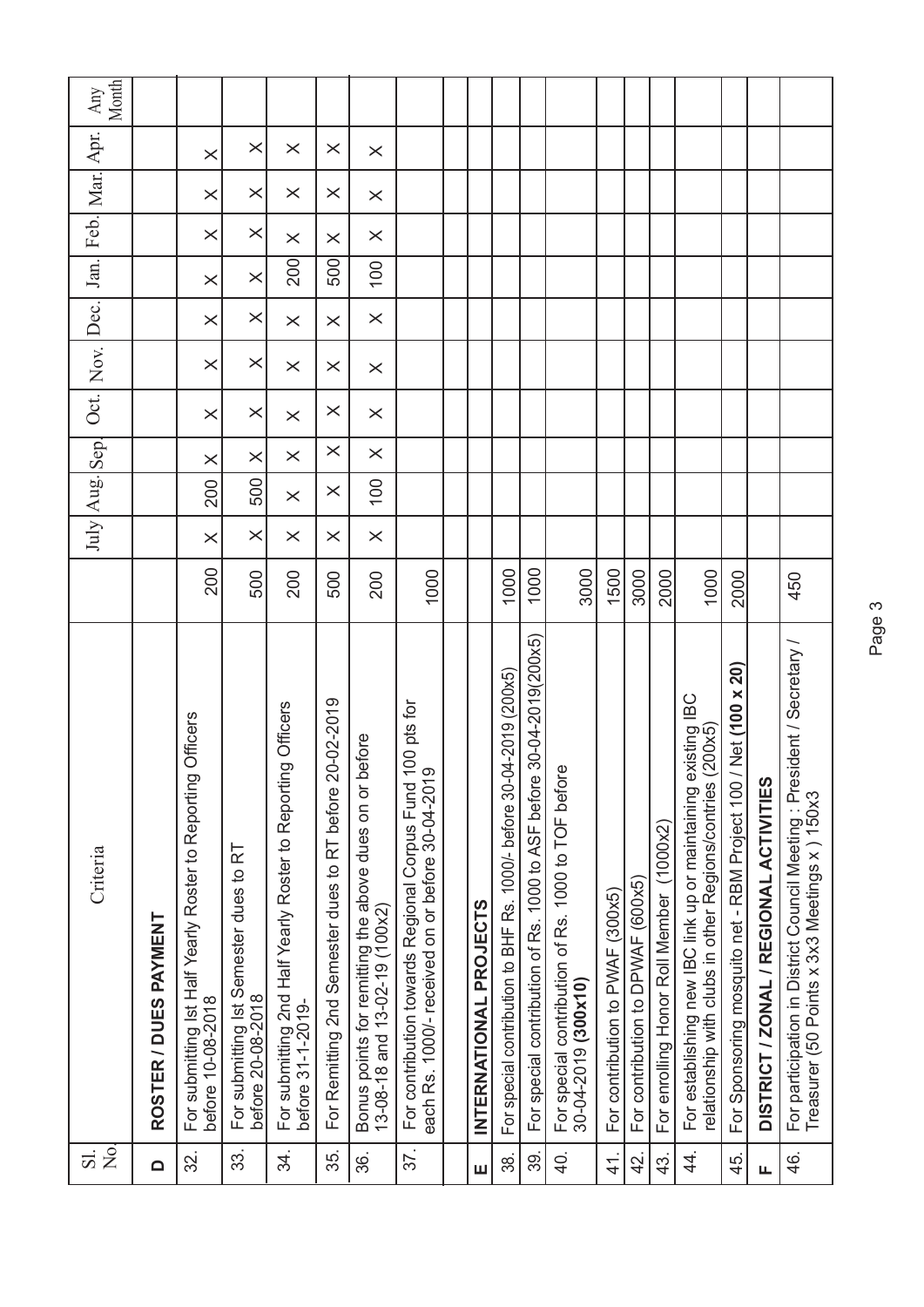| Apr.                               |                                                                                                      |                                                                                              |                                                              |                                      |                                                                   |                                                               |                                                       |                                                                                                                                                      |                     |                             |                            |                                 |                              |                               |                              |                       |                                                |                                 |                                                                                                                                                           |                                           |                                                                                                               |
|------------------------------------|------------------------------------------------------------------------------------------------------|----------------------------------------------------------------------------------------------|--------------------------------------------------------------|--------------------------------------|-------------------------------------------------------------------|---------------------------------------------------------------|-------------------------------------------------------|------------------------------------------------------------------------------------------------------------------------------------------------------|---------------------|-----------------------------|----------------------------|---------------------------------|------------------------------|-------------------------------|------------------------------|-----------------------|------------------------------------------------|---------------------------------|-----------------------------------------------------------------------------------------------------------------------------------------------------------|-------------------------------------------|---------------------------------------------------------------------------------------------------------------|
|                                    |                                                                                                      |                                                                                              |                                                              |                                      |                                                                   |                                                               |                                                       |                                                                                                                                                      |                     | $\times$                    | $\times$                   | $\times$                        | $\times$                     | $\times$                      | 100                          |                       |                                                |                                 |                                                                                                                                                           |                                           |                                                                                                               |
|                                    |                                                                                                      |                                                                                              |                                                              |                                      |                                                                   |                                                               |                                                       |                                                                                                                                                      |                     | $\times$                    | $\times$                   | $\times$                        | $\times$                     | 100                           | $\times$                     |                       |                                                |                                 |                                                                                                                                                           |                                           |                                                                                                               |
| Feb. Mar.                          |                                                                                                      |                                                                                              |                                                              |                                      |                                                                   |                                                               |                                                       |                                                                                                                                                      |                     | $\times$                    | $\times$                   | $\times$                        | 100                          | $\times$                      | $\times$                     |                       |                                                |                                 |                                                                                                                                                           |                                           |                                                                                                               |
| Jan.                               |                                                                                                      |                                                                                              |                                                              |                                      |                                                                   |                                                               |                                                       |                                                                                                                                                      |                     | $\times$                    | ×                          | $\times$                        | $\times$                     | $\times$                      | $\times$                     |                       |                                                |                                 |                                                                                                                                                           |                                           |                                                                                                               |
| Dec.                               |                                                                                                      |                                                                                              |                                                              |                                      |                                                                   |                                                               |                                                       |                                                                                                                                                      |                     | $\times$                    | $\times$                   | $\times$                        | $\times$                     | $\times$                      | $\times$                     |                       |                                                |                                 |                                                                                                                                                           |                                           |                                                                                                               |
| Nov.                               |                                                                                                      |                                                                                              |                                                              |                                      |                                                                   |                                                               |                                                       |                                                                                                                                                      |                     | $\times$                    | $\times$                   | $\times$                        | $\times$                     | $\times$                      | $\times$                     |                       |                                                |                                 |                                                                                                                                                           |                                           |                                                                                                               |
| Oct.                               |                                                                                                      |                                                                                              |                                                              |                                      |                                                                   |                                                               |                                                       |                                                                                                                                                      |                     | $\times$                    | $\times$                   | $\times$                        | $\times$                     | $\times$                      | $\times$                     |                       |                                                |                                 |                                                                                                                                                           |                                           |                                                                                                               |
| Sep.                               |                                                                                                      |                                                                                              |                                                              |                                      |                                                                   |                                                               |                                                       |                                                                                                                                                      |                     | $\times$                    | 100                        | 100                             | $\times$                     | $\times$                      | $\times$                     |                       |                                                |                                 |                                                                                                                                                           |                                           |                                                                                                               |
| July Aug                           |                                                                                                      |                                                                                              |                                                              |                                      |                                                                   |                                                               |                                                       |                                                                                                                                                      |                     | 100                         | $\times$                   | $\times$                        | $\times$                     | $\times$                      | $\times$                     |                       |                                                |                                 |                                                                                                                                                           |                                           |                                                                                                               |
|                                    |                                                                                                      |                                                                                              |                                                              |                                      |                                                                   |                                                               |                                                       |                                                                                                                                                      |                     | $\times$                    | $\times$                   | $\times$                        | $\times$                     | $\times$                      | $\times$                     |                       |                                                |                                 |                                                                                                                                                           |                                           |                                                                                                               |
| Points<br>Max.                     | 750                                                                                                  | 250                                                                                          | 500                                                          | 250                                  | 1000                                                              | 500                                                           | 1000                                                  | 1500                                                                                                                                                 |                     | 100                         | 100                        | 100                             | 100                          | 100                           | 100                          |                       | 500                                            |                                 | 1500                                                                                                                                                      | 2000                                      | 2000                                                                                                          |
| Criteria                           | For Club members participating in Dist council meeting 25 points<br>each member (25x10) x 3 Meetings | δ<br>For participation in Inter Club Meeting organised<br>LRD / DG (25 per member) (25 x 10) | For participation in Zone Fest (50 points per member) 50 x10 | For Hosting District Council Meeting | per member)<br>For participation in Regional Family Fest (100 pts | member)<br>For participation in Area Family Fest (100 pts per | For participation in the Regional Youth Camp (200 x5) | Officers of<br>For participation in Training Programme For Club<br>2018-2019 orgainesed by Region<br>(President, Secretary, Treasurer) (500 Pts x 3) | <b>CELEBRATIONS</b> | Farmer's Day (17 th August) | Teacher's Day (5 th Sept.) | World Literacy Day (8 th Sept.) | World Cancer Day (4 th Feb.) | World Women's Day (8 th Mar.) | World Health Day (7 th Apr.) | <b>IMAGE BUILDING</b> | For conducting kid fest / Painting competition | Image building project 500 each | (Photographs must be submitted along with the Report)<br>who did outstanding services in his / her duty (500x3)<br>For honoring outstanding personalities | For exibiting Y's Men Sign Board (2x1000) | For publishing important Club news in News Papers - for proof<br>Copies to be attached (200 points per event) |
| $\overline{S}$<br>$\overline{S}$ . | 47.                                                                                                  | 48.                                                                                          | $\overline{9}$                                               | 50.                                  | 51                                                                | 52.                                                           | 53.                                                   | 54.                                                                                                                                                  | щ                   | 55.                         | 99                         | 57                              | 58                           | 59                            | 60                           | O                     | <u>:</u>                                       | 62.                             | 63.                                                                                                                                                       | 84.                                       | 65.                                                                                                           |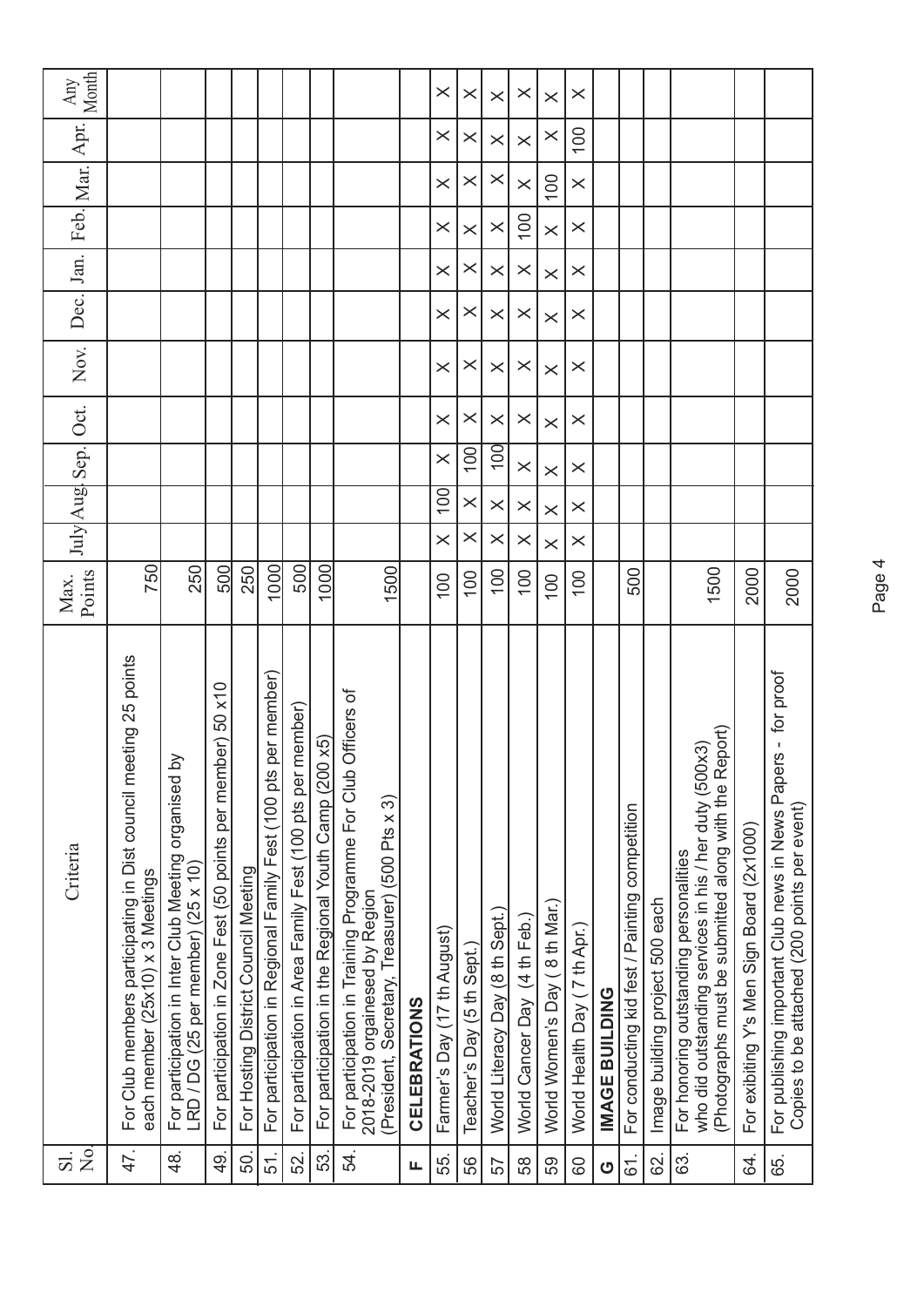| Month<br>Any                       | 600                      | 400                                          | 300                      | 300                                                                  | $\mathbf{I}$                                                | $\blacksquare$                                      |                                                                                                        |                                   |                                                                   |                                                                                                      |                                                                    |                                          |                                                                                  |                                           | $\times$                                                                |                                                                                                                                                                                 |                                                                                                          |                                                                 |
|------------------------------------|--------------------------|----------------------------------------------|--------------------------|----------------------------------------------------------------------|-------------------------------------------------------------|-----------------------------------------------------|--------------------------------------------------------------------------------------------------------|-----------------------------------|-------------------------------------------------------------------|------------------------------------------------------------------------------------------------------|--------------------------------------------------------------------|------------------------------------------|----------------------------------------------------------------------------------|-------------------------------------------|-------------------------------------------------------------------------|---------------------------------------------------------------------------------------------------------------------------------------------------------------------------------|----------------------------------------------------------------------------------------------------------|-----------------------------------------------------------------|
| Apr.                               |                          |                                              |                          |                                                                      | 250                                                         | <b>250</b>                                          |                                                                                                        |                                   |                                                                   |                                                                                                      |                                                                    |                                          |                                                                                  |                                           | $\times$                                                                |                                                                                                                                                                                 |                                                                                                          |                                                                 |
| Feb. Mar.                          |                          |                                              |                          |                                                                      | $\times$                                                    | $\times$                                            |                                                                                                        |                                   |                                                                   |                                                                                                      |                                                                    |                                          |                                                                                  |                                           | $\times$                                                                |                                                                                                                                                                                 |                                                                                                          |                                                                 |
|                                    |                          |                                              |                          |                                                                      | $\times$                                                    | $\times$                                            |                                                                                                        |                                   |                                                                   |                                                                                                      |                                                                    |                                          |                                                                                  |                                           | $\times$                                                                |                                                                                                                                                                                 |                                                                                                          |                                                                 |
| Dec. Jan.                          |                          |                                              |                          |                                                                      | $\times$                                                    | $\times$                                            |                                                                                                        |                                   |                                                                   |                                                                                                      |                                                                    |                                          |                                                                                  |                                           | $\times$                                                                |                                                                                                                                                                                 |                                                                                                          |                                                                 |
|                                    |                          |                                              |                          |                                                                      | $\times$                                                    | $\times$                                            |                                                                                                        |                                   |                                                                   |                                                                                                      |                                                                    |                                          |                                                                                  |                                           | $\times$                                                                |                                                                                                                                                                                 |                                                                                                          |                                                                 |
| Nov.                               |                          |                                              |                          |                                                                      | $\times$                                                    | $\times$                                            |                                                                                                        |                                   |                                                                   |                                                                                                      |                                                                    |                                          |                                                                                  |                                           | $\times$                                                                |                                                                                                                                                                                 |                                                                                                          |                                                                 |
|                                    |                          |                                              |                          |                                                                      | $\times$                                                    | $\times$                                            |                                                                                                        |                                   |                                                                   |                                                                                                      |                                                                    |                                          |                                                                                  |                                           | $\times$                                                                |                                                                                                                                                                                 |                                                                                                          |                                                                 |
| July Aug Sep. Oct.                 |                          |                                              |                          |                                                                      | $\times$                                                    | $\times$                                            |                                                                                                        |                                   |                                                                   |                                                                                                      |                                                                    |                                          |                                                                                  |                                           | 1500                                                                    |                                                                                                                                                                                 |                                                                                                          |                                                                 |
|                                    |                          |                                              |                          |                                                                      | $\times$                                                    | $\times$                                            |                                                                                                        |                                   |                                                                   |                                                                                                      |                                                                    |                                          |                                                                                  |                                           | $\times$                                                                |                                                                                                                                                                                 |                                                                                                          |                                                                 |
|                                    |                          |                                              |                          |                                                                      | $\times$                                                    | $\times$                                            |                                                                                                        |                                   |                                                                   |                                                                                                      |                                                                    |                                          |                                                                                  |                                           |                                                                         |                                                                                                                                                                                 |                                                                                                          |                                                                 |
| Points<br>Max.                     | 600                      | 400                                          | 300                      | 300                                                                  | 250                                                         | 250                                                 | 3000                                                                                                   |                                   | 2000                                                              | 4000                                                                                                 | 4000                                                               | 3000                                     | 5000                                                                             |                                           | 1500                                                                    |                                                                                                                                                                                 |                                                                                                          |                                                                 |
| Criteria                           | For official visit of RD | For official visit of RD in Cluster meetings | For official visit of DG | by LRD<br>For conducting new Members Orientation Class for Any Clubs | 03.19<br>For Having an Active Y's Menettes Club before 31.0 | For Having an active Y's Lings club before 31.03.19 | Book &<br>For Contribution of advertisement to Regional Work<br>Bulettins (500 point for every ₹ 2000) | <b>COMMUNITY SERVICE PROJECTS</b> | MINOR PROJECTS : Cost Minimum ` 5000/- with proof only (200 x 10) | projects &<br>MAJOR PROJECTS: 20000/- (including Regional<br>other projects with proof only (2000x2) | proof (2000x2)<br>MAJOR PROJECTS : above ₹20000/- uto 50000/- with | MAJOR PROJECTS above: ₹ 1 lac with proof | Home for Homeless(before 30th April 2019 (after handing over the key with proof) | Z<br>EXTENSION AND MEMBERSHIP CONSERVATIO | For maintaining the same membership in the 2nd semester<br>of last year | 01/08/2018 - 600 points for each new member (Details to be provided<br>For enrolling new members above the reporting members as on<br>in the roster about the inducted members) | For Sponsoring new Clubs before 31.10.18 (6000 points)<br>and before15.01.19 (4000 points for each club) | ch Club)<br>Reviving sick clubs before 31.12.18 (4000 points ea |
| $\overline{S}$<br>$\overline{S}$ . | $\frac{8}{1}$            | $\overline{1}$                               | $\frac{8}{18}$           | $\frac{6}{1}$                                                        | $\overline{C}$                                              | $\overline{2}$ 1                                    | 22                                                                                                     | B                                 | 23                                                                | $\overline{24}$                                                                                      | 25                                                                 | 26                                       | 27                                                                               | $\mathbf C$                               | 28                                                                      | 29                                                                                                                                                                              | 30                                                                                                       | $\overline{\mathcal{E}}$                                        |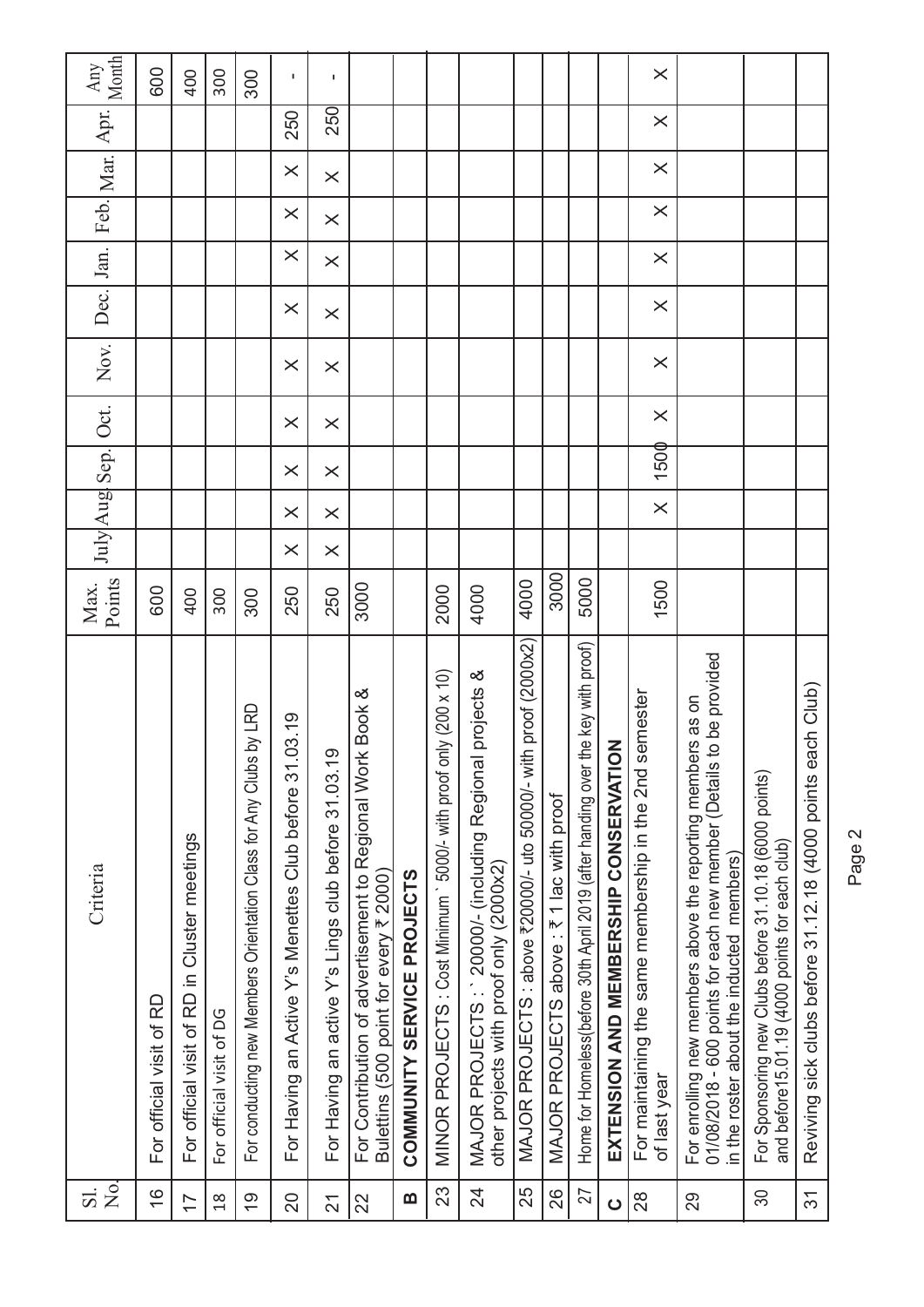Y'S MEN INTERNATIONAL - WEST INDIA REGION 2018-2018 **Y'S MEN INTERNATIONAL - WEST INDIA REGION 2018-2018** AWARD CRITERIA For Y'S MENETTE'S CLUBS<br>(Period : Ist July 2018 to 30th April 2019) **AWARD CRITERIA For Y'S MENETTE'S CLUBS**

(Period : Ist July 2018 to 30th April 2019)

| Month<br>Any            |                                                                    |                                                              |                                                                                               |                                                                                                             |                                                         |                                                           |                                                                                |                                                                      |                                                       |                                                                                                 |                                   |                                                                                                                               |                  |                                                   |                                                                                                |                                   |                  |                                                                                   |                                                                                |
|-------------------------|--------------------------------------------------------------------|--------------------------------------------------------------|-----------------------------------------------------------------------------------------------|-------------------------------------------------------------------------------------------------------------|---------------------------------------------------------|-----------------------------------------------------------|--------------------------------------------------------------------------------|----------------------------------------------------------------------|-------------------------------------------------------|-------------------------------------------------------------------------------------------------|-----------------------------------|-------------------------------------------------------------------------------------------------------------------------------|------------------|---------------------------------------------------|------------------------------------------------------------------------------------------------|-----------------------------------|------------------|-----------------------------------------------------------------------------------|--------------------------------------------------------------------------------|
| Apr.                    |                                                                    |                                                              |                                                                                               |                                                                                                             |                                                         |                                                           |                                                                                |                                                                      |                                                       |                                                                                                 |                                   |                                                                                                                               |                  |                                                   |                                                                                                |                                   |                  |                                                                                   |                                                                                |
| Feb. Mar.               |                                                                    |                                                              |                                                                                               |                                                                                                             |                                                         |                                                           |                                                                                |                                                                      |                                                       |                                                                                                 |                                   |                                                                                                                               |                  |                                                   |                                                                                                |                                   |                  |                                                                                   |                                                                                |
|                         |                                                                    |                                                              |                                                                                               |                                                                                                             |                                                         |                                                           |                                                                                |                                                                      |                                                       |                                                                                                 |                                   |                                                                                                                               |                  |                                                   |                                                                                                |                                   |                  |                                                                                   |                                                                                |
| Jan.                    |                                                                    |                                                              |                                                                                               |                                                                                                             |                                                         |                                                           |                                                                                |                                                                      |                                                       |                                                                                                 |                                   |                                                                                                                               |                  |                                                   |                                                                                                |                                   |                  |                                                                                   |                                                                                |
| Dec.                    |                                                                    |                                                              |                                                                                               |                                                                                                             |                                                         |                                                           |                                                                                |                                                                      |                                                       |                                                                                                 |                                   |                                                                                                                               |                  |                                                   |                                                                                                |                                   |                  |                                                                                   |                                                                                |
|                         |                                                                    |                                                              |                                                                                               |                                                                                                             |                                                         |                                                           |                                                                                |                                                                      |                                                       |                                                                                                 |                                   |                                                                                                                               |                  |                                                   |                                                                                                |                                   |                  |                                                                                   |                                                                                |
| Sep. Oct. Nov.          |                                                                    |                                                              |                                                                                               |                                                                                                             |                                                         |                                                           |                                                                                |                                                                      |                                                       |                                                                                                 |                                   |                                                                                                                               |                  |                                                   |                                                                                                |                                   |                  |                                                                                   |                                                                                |
|                         |                                                                    |                                                              |                                                                                               |                                                                                                             |                                                         |                                                           |                                                                                |                                                                      |                                                       |                                                                                                 |                                   |                                                                                                                               |                  |                                                   |                                                                                                |                                   |                  |                                                                                   |                                                                                |
| Points July Aug.        |                                                                    |                                                              |                                                                                               |                                                                                                             |                                                         |                                                           |                                                                                |                                                                      |                                                       |                                                                                                 |                                   |                                                                                                                               |                  |                                                   |                                                                                                |                                   |                  |                                                                                   |                                                                                |
|                         |                                                                    |                                                              |                                                                                               |                                                                                                             |                                                         |                                                           |                                                                                |                                                                      |                                                       |                                                                                                 |                                   |                                                                                                                               |                  |                                                   |                                                                                                |                                   |                  |                                                                                   |                                                                                |
| Max.                    | 100                                                                | 250                                                          | 100                                                                                           | 250                                                                                                         | 300                                                     | $\overline{150}$                                          | 600                                                                            | $\overline{80}$                                                      | 100                                                   | 800                                                                                             |                                   | 1000                                                                                                                          |                  | 1000                                              |                                                                                                | 1000                              |                  | 100                                                                               | $\frac{100}{2}$                                                                |
| Criteria                | $(10x10 \text{ pts})$<br>For holding one board meeting every month | For holding one General Body Meeting every month (10x25 pts) | For Installing Office Bearers for before 31-07-2018<br>and reporting the same before 10-08-18 | For sending Monthly Report to each designated officers<br>before 10th of the following month (10 x 25 pts.) | For Celebrating Menette's Day (in any month) with Photo | For Electing Office Bearers for 2018-19 before 31-01-2019 | For Conducting Club Picnic before 30-04-2019 along with<br>Y's Men & Y's Lings | For Celebrating all festivals & events jointly with Y's Men(50 x 16) | For having an active Y's Lings Club before 31-04-2019 | Menettes Club<br>For having active sister club link upwith Y's<br>in other Region (4 x200 pts.) | <b>COMMUNITY SERVICE PROJECTS</b> | MINOR PROJECTS : Any worthy project benificial to the society<br>costing not less than Rs. 1000/- per month (10 x 100 Points) | REGIONAL PROJECT | Any Regional Project joint with Y's Men (500 x 2) | Outstanding Community Service Project / Women empowerment<br>programe Costing Minimum 10,000/- | exclussively by Y's menettes club | ROSTER / PAYMENT | For submitting Ist Half Yearly Roster to designated officers<br>before 10-08-2018 | For submitting 2nd Half Yearly Roster to designated officers before 31.01.2019 |
| ΣÓ.<br>$\overline{S}$ . | $\div$                                                             | $\overline{\mathsf{N}}$                                      | က်                                                                                            | $\overline{4}$ .                                                                                            | ΓÒ.                                                     | Ġ                                                         | $\ddot{\sim}$                                                                  | $\infty$                                                             | တ                                                     | $\rightleftharpoons$                                                                            | B                                 | $\pm$                                                                                                                         |                  | <u>is</u>                                         | 13.                                                                                            |                                   | $\mathbf 0$      | <u>नं</u>                                                                         | $\overline{5}$ .                                                               |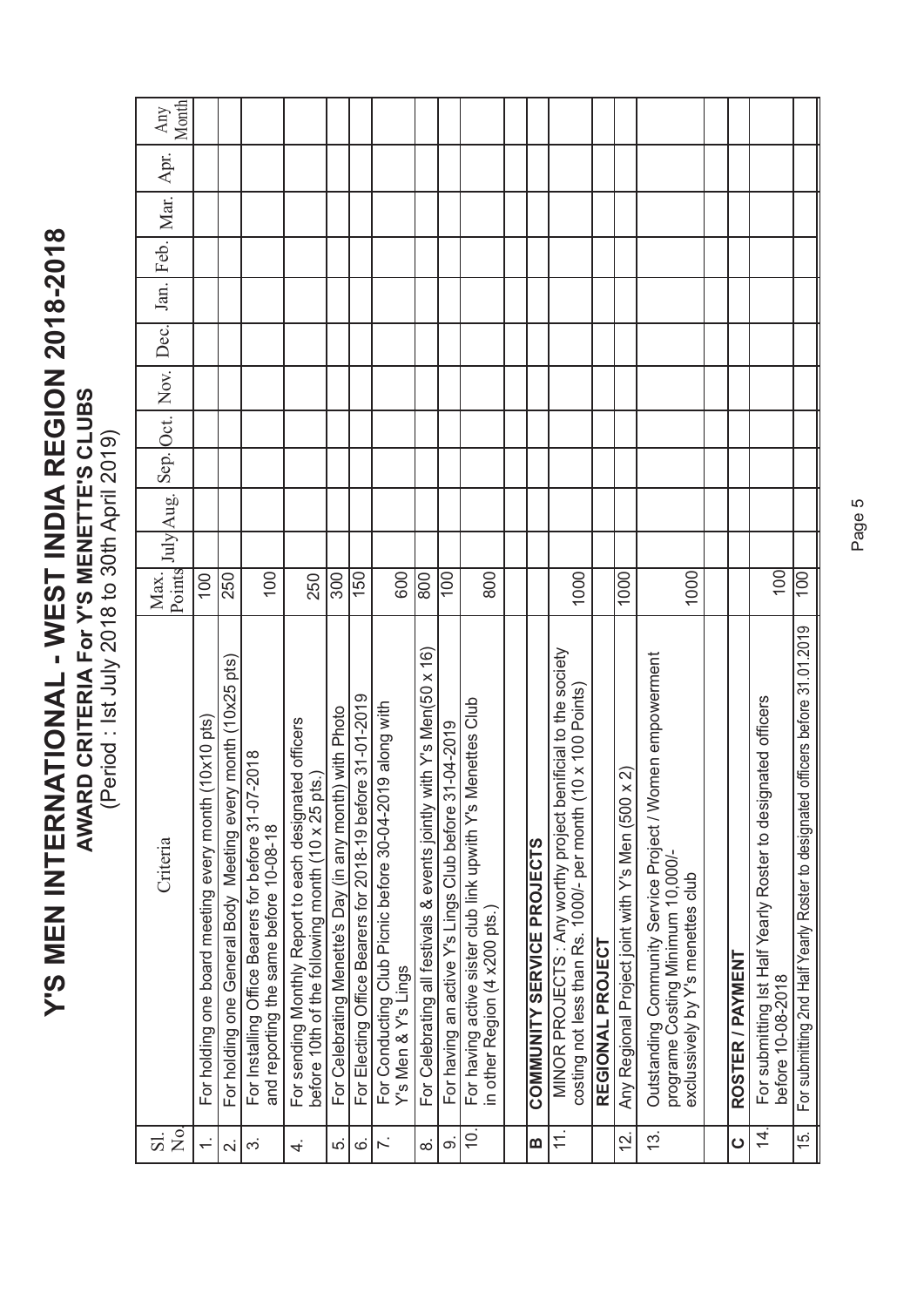| $\frac{1}{2}$<br>$\overline{S}$ . | Criteria                                                                                                                                                                                                             | Points<br>Max. |  | July Aug Sep. Oct. | Nov. | Dec. | Jan. | Feb. Mar. Apr. | Month<br>Any |
|-----------------------------------|----------------------------------------------------------------------------------------------------------------------------------------------------------------------------------------------------------------------|----------------|--|--------------------|------|------|------|----------------|--------------|
| 16.                               | $(200 \times 2)$<br>$\circ$<br>For Contribution of Rs. 500 to TOF before 3-04-1                                                                                                                                      | 400            |  |                    |      |      |      |                |              |
|                                   |                                                                                                                                                                                                                      |                |  |                    |      |      |      |                |              |
| $\Omega$                          | <b>DISTRICT / ZONAL / REGIONAL ACTIVITIES</b>                                                                                                                                                                        |                |  |                    |      |      |      |                |              |
| 17.                               | Participation in District Council Meetings<br>(50 Points per member)                                                                                                                                                 | 500            |  |                    |      |      |      |                |              |
| $\frac{8}{10}$                    | For Participation in Inter Club Meetings organised by LRD / DG<br>(50 Points per member)                                                                                                                             | 500            |  |                    |      |      |      |                |              |
| <u>(6)</u>                        | For Participation in the Regional Family Fest (100 per member)                                                                                                                                                       | 1000           |  |                    |      |      |      |                |              |
| 20.                               | For Participation in Zone Fest<br>(50 points per member)                                                                                                                                                             | 500            |  |                    |      |      |      |                |              |
| $\overline{21}$ .                 | For Participation in Area Family Fest (50 Points per member)                                                                                                                                                         | 250            |  |                    |      |      |      |                |              |
|                                   |                                                                                                                                                                                                                      |                |  |                    |      |      |      |                |              |
| ш                                 | <b>IMAGE BUILDING</b>                                                                                                                                                                                                |                |  |                    |      |      |      |                |              |
| 22.                               | For honouring a female public servant / outstanding citizens<br>who excelled her duty (a part from the similar action by Y's Men)<br>who excelled her duty (a part from the similar action by<br>with [hoto (200 x2) | 400            |  |                    |      |      |      |                |              |
| 23.                               | $50 \times 10$<br>Active participation of Y's Menettes in Kids Fest                                                                                                                                                  | 500            |  |                    |      |      |      |                |              |
|                                   |                                                                                                                                                                                                                      |                |  |                    |      |      |      |                |              |
| цj                                | CHARTERING CLUB FROM INTERNATIONAL                                                                                                                                                                                   |                |  |                    |      |      |      |                |              |
| 24.                               | For Chartering / sponsoring Y's Menettes Club                                                                                                                                                                        | 500            |  |                    |      |      |      |                |              |
|                                   |                                                                                                                                                                                                                      |                |  |                    |      |      |      |                |              |
|                                   |                                                                                                                                                                                                                      |                |  |                    |      |      |      |                |              |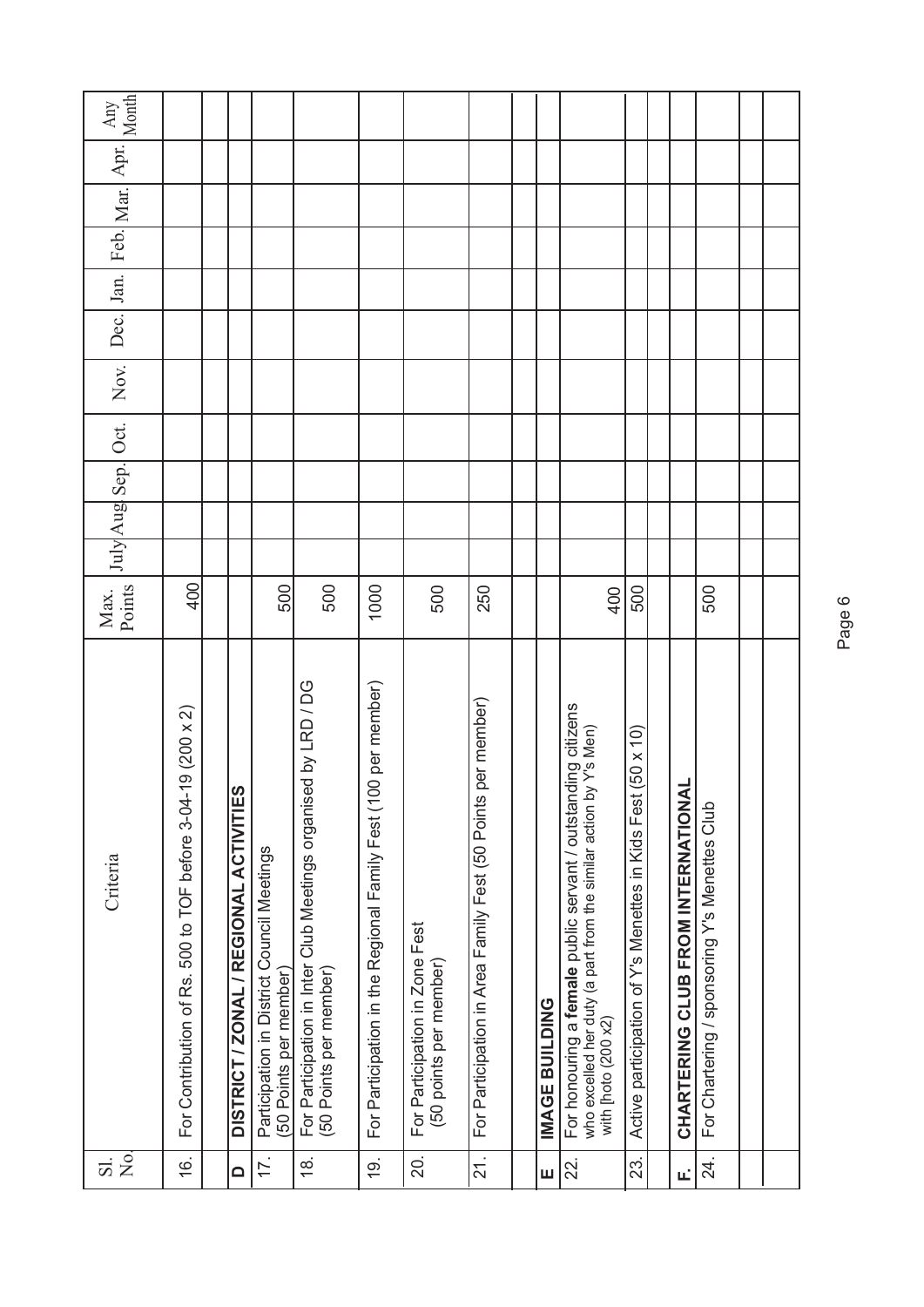Y'S MEN INTERNATIONAL - WEST INDIA REGION 2018-2019 **Y'S MEN INTERNATIONAL - WEST INDIA REGION 2018-2019**

**AWARD CRITERIA For Y'S LING'S CLUBS**<br>(Period: Ist July 2018 to 30th April 2019) **AWARD CRITERIA For Y'S LING'S CLUBS**

(Period : Ist July 2018 to 30th April 2019)

| Month<br>Any |                                                              |                                                                                                           |                                                                                                                |                                                                   |                                                                                                                                       |                                           |                                                                                               |                                        |                                                                    |                                                                    |                                                                        |                                                               |                                                                   |                                                                |  |
|--------------|--------------------------------------------------------------|-----------------------------------------------------------------------------------------------------------|----------------------------------------------------------------------------------------------------------------|-------------------------------------------------------------------|---------------------------------------------------------------------------------------------------------------------------------------|-------------------------------------------|-----------------------------------------------------------------------------------------------|----------------------------------------|--------------------------------------------------------------------|--------------------------------------------------------------------|------------------------------------------------------------------------|---------------------------------------------------------------|-------------------------------------------------------------------|----------------------------------------------------------------|--|
| Apr.         |                                                              |                                                                                                           |                                                                                                                |                                                                   |                                                                                                                                       |                                           |                                                                                               |                                        |                                                                    |                                                                    |                                                                        |                                                               |                                                                   |                                                                |  |
| Feb. Mar.    |                                                              |                                                                                                           |                                                                                                                |                                                                   |                                                                                                                                       |                                           |                                                                                               |                                        |                                                                    |                                                                    |                                                                        |                                                               |                                                                   |                                                                |  |
|              |                                                              |                                                                                                           |                                                                                                                |                                                                   |                                                                                                                                       |                                           |                                                                                               |                                        |                                                                    |                                                                    |                                                                        |                                                               |                                                                   |                                                                |  |
| Jan.         |                                                              |                                                                                                           |                                                                                                                |                                                                   |                                                                                                                                       |                                           |                                                                                               |                                        |                                                                    |                                                                    |                                                                        |                                                               |                                                                   |                                                                |  |
|              |                                                              |                                                                                                           |                                                                                                                |                                                                   |                                                                                                                                       |                                           |                                                                                               |                                        |                                                                    |                                                                    |                                                                        |                                                               |                                                                   |                                                                |  |
|              |                                                              |                                                                                                           |                                                                                                                |                                                                   |                                                                                                                                       |                                           |                                                                                               |                                        |                                                                    |                                                                    |                                                                        |                                                               |                                                                   |                                                                |  |
|              |                                                              |                                                                                                           |                                                                                                                |                                                                   |                                                                                                                                       |                                           |                                                                                               |                                        |                                                                    |                                                                    |                                                                        |                                                               |                                                                   |                                                                |  |
|              |                                                              |                                                                                                           |                                                                                                                |                                                                   |                                                                                                                                       |                                           |                                                                                               |                                        |                                                                    |                                                                    |                                                                        |                                                               |                                                                   |                                                                |  |
|              |                                                              |                                                                                                           |                                                                                                                |                                                                   |                                                                                                                                       |                                           |                                                                                               |                                        |                                                                    |                                                                    |                                                                        |                                                               |                                                                   |                                                                |  |
|              |                                                              |                                                                                                           |                                                                                                                |                                                                   |                                                                                                                                       |                                           |                                                                                               |                                        |                                                                    |                                                                    |                                                                        |                                                               |                                                                   |                                                                |  |
|              | 250                                                          | 100                                                                                                       | 250                                                                                                            | 100                                                               | 200                                                                                                                                   | 200                                       | 250                                                                                           |                                        | 500                                                                | 500                                                                | 200                                                                    | 250                                                           | 300                                                               | 500                                                            |  |
| Criteria     | For holding one General body meeting every month (10x25 pts) | For Installing Office Bearers for 2018-2019 before<br>31-07-2018 and reporting the same before 10-08-2018 | officers<br>For sending Monthly Report to each designated<br>before 10th of the following month (10 x 25 pts.) | $-01 - 2019$<br>For Electing Office Bearers for 2018-19 before 31 | cers also with<br>00 points.)<br>For sending Half Yearly Roster to designated offi<br>Y's Men before 31-08-2018 and 31-01 2019 (2 x 1 | For Celebrating Lings day / Childrens day | For participating in the club picnic along with Y's Men and<br>Y's Menettes before 30-04-2019 | DISTRICT / ZONAL / REGIONAL ACTIVITIES | For participation in the Regional Yout Camp. Per person 100 Points | per member)<br>For participating in Zonal cultural meet (50 Points | ts per member)<br>For participation in District Council Meeting (50 Pt | For participation in the Area Family Fest (50 Pts per member) | For participation in the Regional Family Fest (50 pts per member) | by Clubs<br>For active participation in thr Kid Fest conducted |  |
| Σ.<br>Sl.    | $\div$                                                       | $\overline{\mathcal{N}}$                                                                                  | က                                                                                                              | 4.                                                                | ς.                                                                                                                                    | 6                                         | $\overline{r}$ .                                                                              | B                                      | $\dot{\infty}$                                                     | တ                                                                  | $\overline{Q}$ .                                                       | $\pm$                                                         | <u>신</u>                                                          | 13.                                                            |  |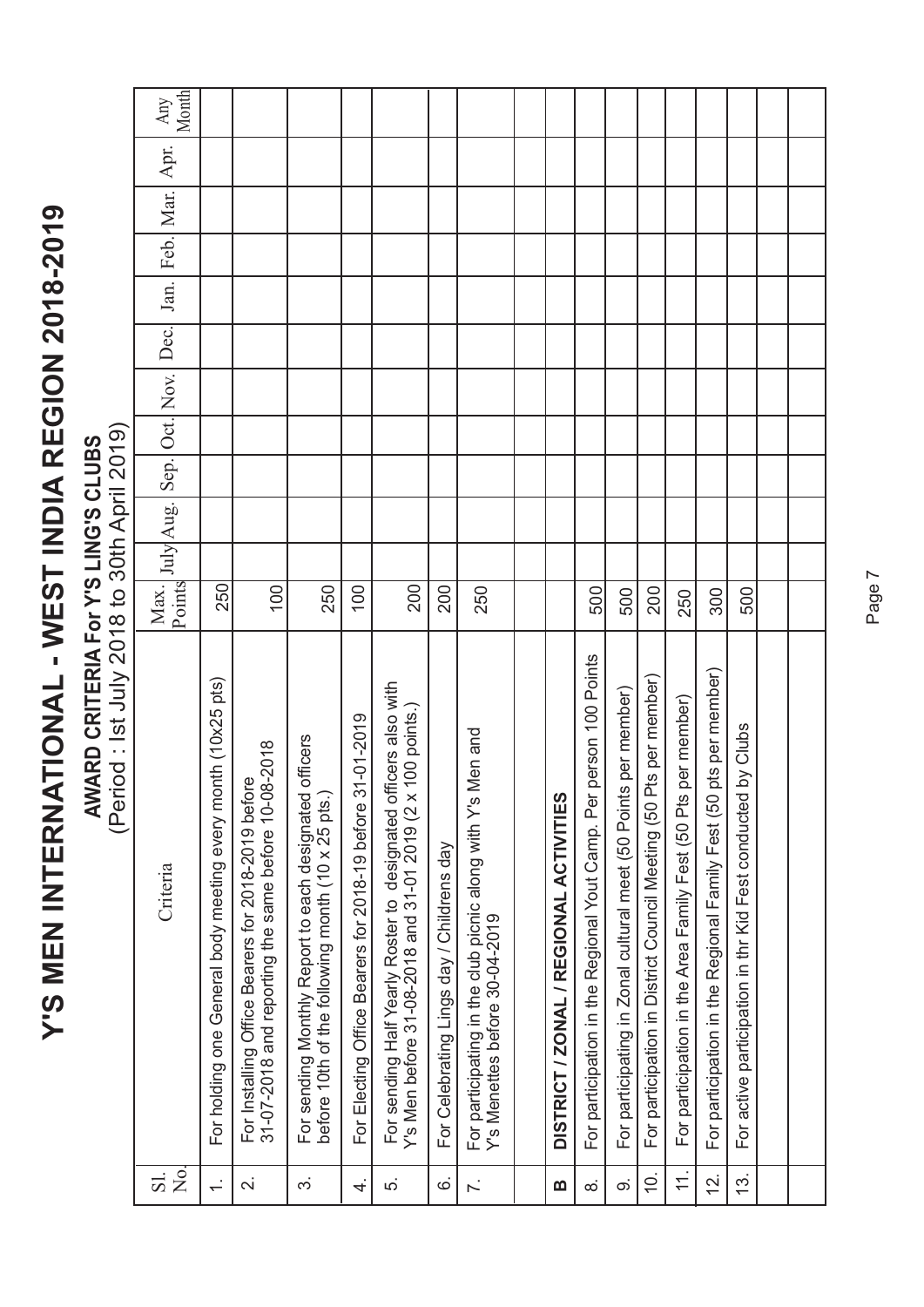"To acknowledge the duty that accompanies every right"

| <b>Club Code</b>                               |                 |                                                     |                 |                 |                  | Y's Men's Club of |                 |                                                        |                 |                 |                 |                 |                 |                 |                 |
|------------------------------------------------|-----------------|-----------------------------------------------------|-----------------|-----------------|------------------|-------------------|-----------------|--------------------------------------------------------|-----------------|-----------------|-----------------|-----------------|-----------------|-----------------|-----------------|
| Date of DB                                     |                 | Date of GB                                          |                 |                 |                  |                   |                 | Membership at the<br>Begining of Month                 |                 | Ym.             | Yw.             |                 | Ymt.            | Ylg.            |                 |
| <b>Members Attended</b><br>the General Body    | Ym.             | Ymt.                                                |                 | Yslg.           |                  |                   |                 | Dropped/Added<br>Membership at the<br>end of the Month |                 | Ym.<br>Ym.      | Yw.<br>Yw.      |                 | Ymt.<br>Ymt.    | Ylg.<br>Ylg.    |                 |
| Y's Men Activity:<br>1<br><b>Points:</b>       | $\overline{2}$  | 3                                                   | 4               | 5               | 6                | 7                 | 8               | $\overline{9}$                                         | 10              | 11              | 12              | 13              | 14              | 15              | 16              |
| 19<br>17<br>18<br>20                           | 21              | 22                                                  | 23              | 24              | 25               | 26                | 27              | 28                                                     | 29              | 30              | 31              | 32              | 33              | 34              | 35              |
| $\overline{38}$<br>$\overline{39}$<br>36<br>37 | 40              | 41                                                  | 42              | 43              | 44               | 45                | 46              | 47                                                     | 48              | 49              | $\overline{50}$ | $\overline{51}$ | $\overline{52}$ | $\overline{53}$ | 54              |
| 55<br>56<br>58<br>57                           | 59              | 60                                                  | 61              | 62              | 63               | 64                | 65              | 66                                                     | 67              | 68              | <b>Total</b>    |                 |                 |                 |                 |
| Y's Menettes Activity:<br><b>Points:</b>       | 1               | $\overline{2}$                                      | $\overline{3}$  | 4               | $5\phantom{1}$   | 6                 | 7               | 8                                                      | 9               | 10              | 11              | 12              | 13              | 14              | 15              |
| 17<br>18<br>19<br>16                           | $\overline{20}$ | $\overline{21}$                                     | $\overline{22}$ | $\overline{23}$ | 24               | $\overline{25}$   | $\overline{26}$ | 27                                                     | $\overline{28}$ | $\overline{29}$ | $\overline{30}$ | $\overline{31}$ | $\overline{32}$ | 33              | $\overline{34}$ |
|                                                |                 |                                                     |                 |                 |                  |                   |                 |                                                        |                 |                 | <b>Total</b>    |                 |                 |                 |                 |
| Y's Lings Activity:<br><b>Points:</b>          | $\overline{2}$  | $\overline{3}$                                      | $\overline{4}$  | $\overline{5}$  | $6 \overline{6}$ | 7                 | 8 <sup>2</sup>  | $\overline{9}$                                         | 10              | 11              | 12              | 13              | 14              | 15              | 16              |
|                                                |                 |                                                     |                 |                 |                  |                   |                 |                                                        |                 |                 | <b>Total</b>    |                 |                 |                 |                 |
|                                                |                 |                                                     |                 |                 |                  |                   |                 | Total for the current month                            |                 |                 | Ym.             |                 | Ymt.            |                 | Ylg             |
|                                                |                 |                                                     |                 |                 |                  |                   |                 | <b>Total till last month</b>                           |                 |                 |                 |                 |                 |                 |                 |
| <b>Report of Activity</b>                      |                 | <u> 1980 - Johann Barbara, martxa alemaniar arg</u> |                 |                 |                  |                   |                 | Total at the end of this month                         |                 |                 |                 |                 |                 |                 |                 |
|                                                |                 |                                                     |                 |                 |                  |                   |                 |                                                        |                 |                 |                 |                 |                 |                 |                 |